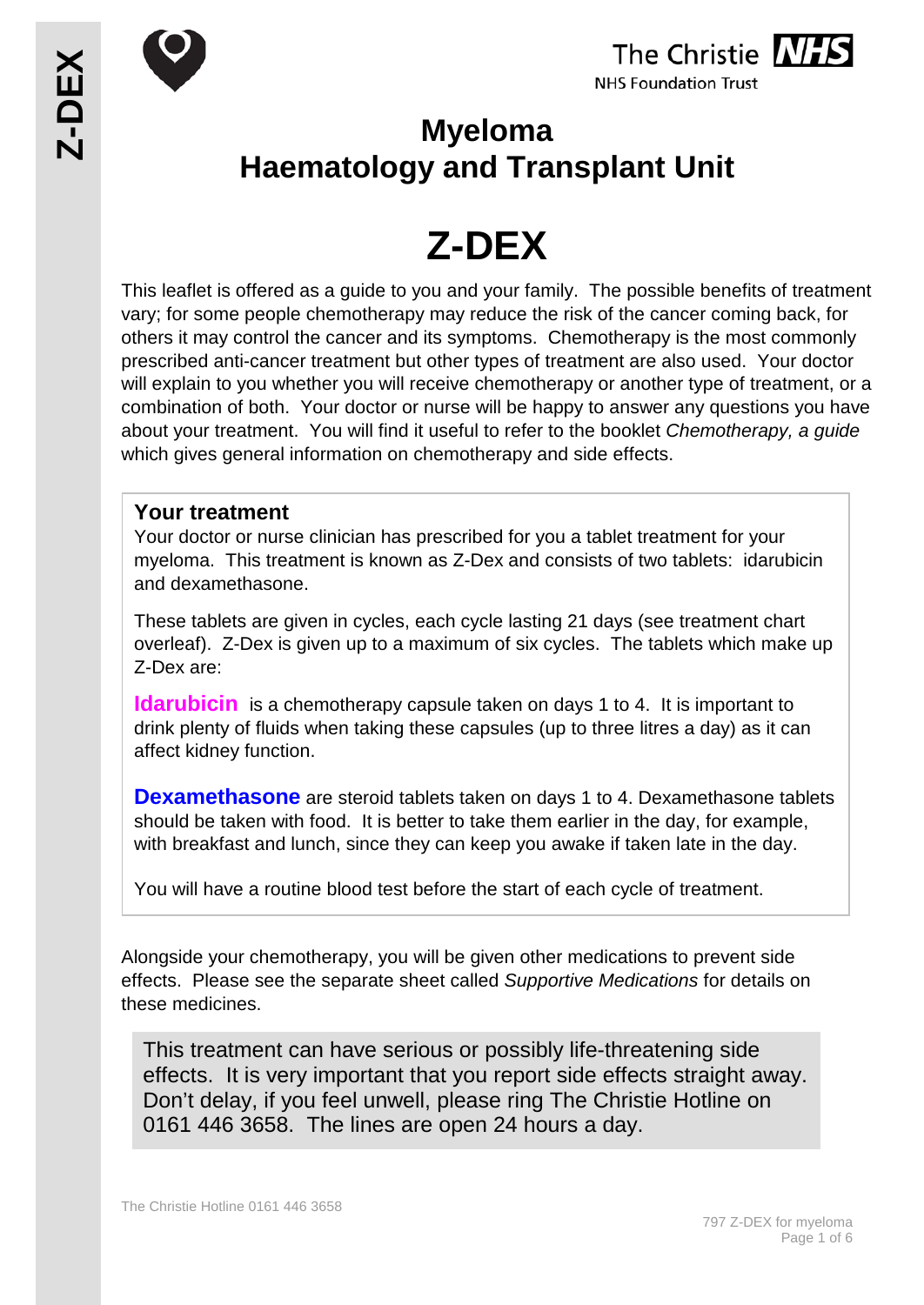#### **Other medicines**

Other medicines can be harmful to take when you are having chemotherapy. Let your doctor/nurse know about any medications you are taking, including non-prescribed drugs such as complementary therapies and herbal medicines.

# **Possible side effects**

Chemotherapy can cause many different side effects. Some are more likely to occur than others. Everyone is different and not everyone gets all the side effects. Most side effects are usually temporary, but in some rare cases they can be life-threatening. It is important to tell your hospital doctor or nurse about any side effects so they can be monitored and, where possible, treated.

#### **Common side effects (more than 1 in 10)**

#### • **Increased risk of serious infection**

You are vulnerable to infection while you are having chemotherapy. Minor infections can become life-threatening in a matter of hours if left untreated. Symptoms of infection include fever, shivering, sweats, sore throat, diarrhoea, discomfort when you pass urine, cough or breathlessness. We recommend that you use a digital thermometer so you can check your temperature. You can buy one from your local chemist.

#### **If your temperature is 37.5ºC or above or below 36ºC or you have symptoms of an infection, contact The Christie Hotline straight away**.

#### • **Anaemia (low number of red blood cells)**

While having this treatment you may become anaemic. This may make you feel tired and breathless. Let your doctor or nurse know if these symptoms are a problem. You may need a blood transfusion.

#### • **Bruising or bleeding**

This treatment can reduce the production of platelets which help the blood clot. Let your doctor know if you have any unexplained bruising or bleeding, such as nosebleeds, bloodspots or rashes on the skin, and bleeding gums. You may need a platelet transfusion.

#### • **Bladder irritation**

Idarubicin may cause a burning sensation or irritation on passing urine because the chemotherapy irritates the bladder wall. Idarubicin can colour your urine red for up to 48 hours after treatment. This is normal and nothing to worry about. Try to drink plenty of fluids on the day of the treatment, and for 72 hours afterwards. Also, try to pass urine as soon as the urge is felt. If you do have any irritation or burning on passing urine, please contact The Christie.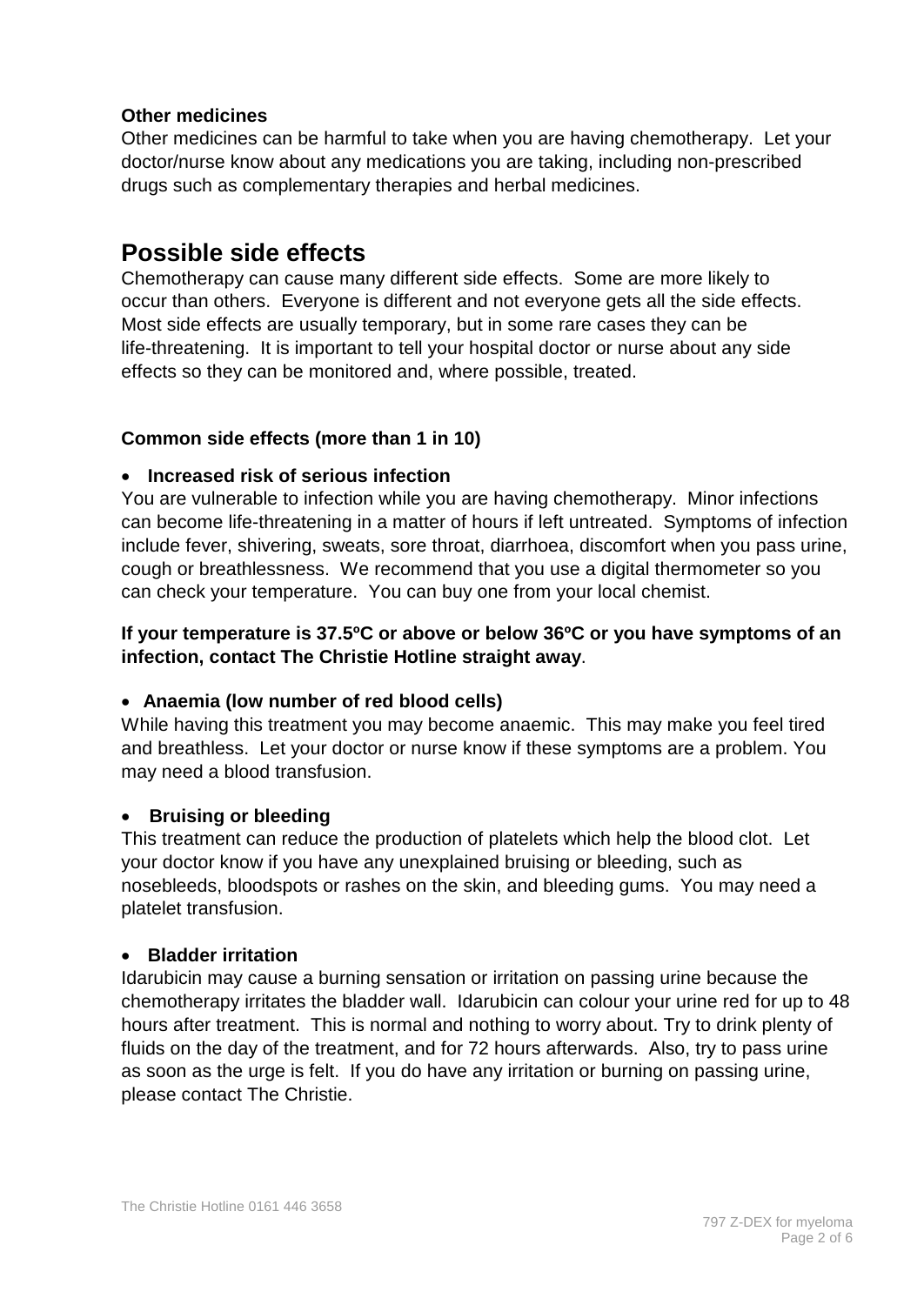#### • **Constipation**

You may become constipated with this chemotherapy. Try to drink plenty of fluids and eat foods high in fibre. Tell your doctor who may prescribe a suitable laxative. Ask the staff for a copy of *Eating: Help Yourself* which has useful ideas about diet when you are having treatment.

## • **Lethargy**

Some chemotherapy may make you feel tired and lacking in energy. It can be frustrating when you feel unable to cope with routine tasks. If you do feel tired, take rest and get help with household chores. If necessary, take time off work. Gentle exercise such as walking can be beneficial.

## • **Steroid side effects**

Your **dexamethasone tablets** should be taken with food as they may cause indigestion. They may also increase your appetite. It is better to take them earlier in the day, for example, with breakfast and lunch, since they can make you feel more alert and prevent sleep.

Dexamethasone tablets can **alter your mood** causing you to feel low, irritable or agitated. Please tell the doctor at your next clinic visit if this is a problem.

## • **Blood sugar**

Dexamethasone can cause your blood sugar to rise. If you are diabetic then you may need to increase the dose of any diabetic medication you take (insulin or tablets). You should discuss this with your doctor before starting the chemotherapy. Dexamethasone can also induce diabetes in people not known to have this disease. This is normally reversible although you may need to take some diabetic medication while you are having chemotherapy.

## **Uncommon side effects (less than 1 in 10)**

## • **Nausea and vomiting (sickness)**

The severity of this varies from person to person. Anti-sickness medication may be given along with your chemotherapy to prevent this. You may also be given anti-sickness tablets to take at home. If you continue to feel or be sick, contact your GP or this hospital, because your anti-sickness medication may need to be changed or increased.

## • **Diarrhoea**

If this becomes a problem while you are having treatment, anti-diarrhoea tablets can be bought from a pharmacy or prescribed by your GP for a temporary period until this is resolved. If the problem persists contact this hospital. **If you develop severe diarrhoea it is important to contact The Christie Hotline straight away as this may be a sign of a serious infection. Don't delay!**

## • **Sore mouth**

Your mouth may become sore or dry, or you may notice small mouth ulcers during this treatment. Drinking plenty of fluids and cleaning your teeth regularly and gently with a soft toothbrush can help to reduce the risk of this happening. We can prescribe a mouthwash for you to use during treatment. You can dilute this with water if your mouth is sore. Ask your doctor or nurse for further advice. There is also general mouth care information in the chemotherapy booklet. If you continue to have a sore mouth, please contact The Christie Hotline.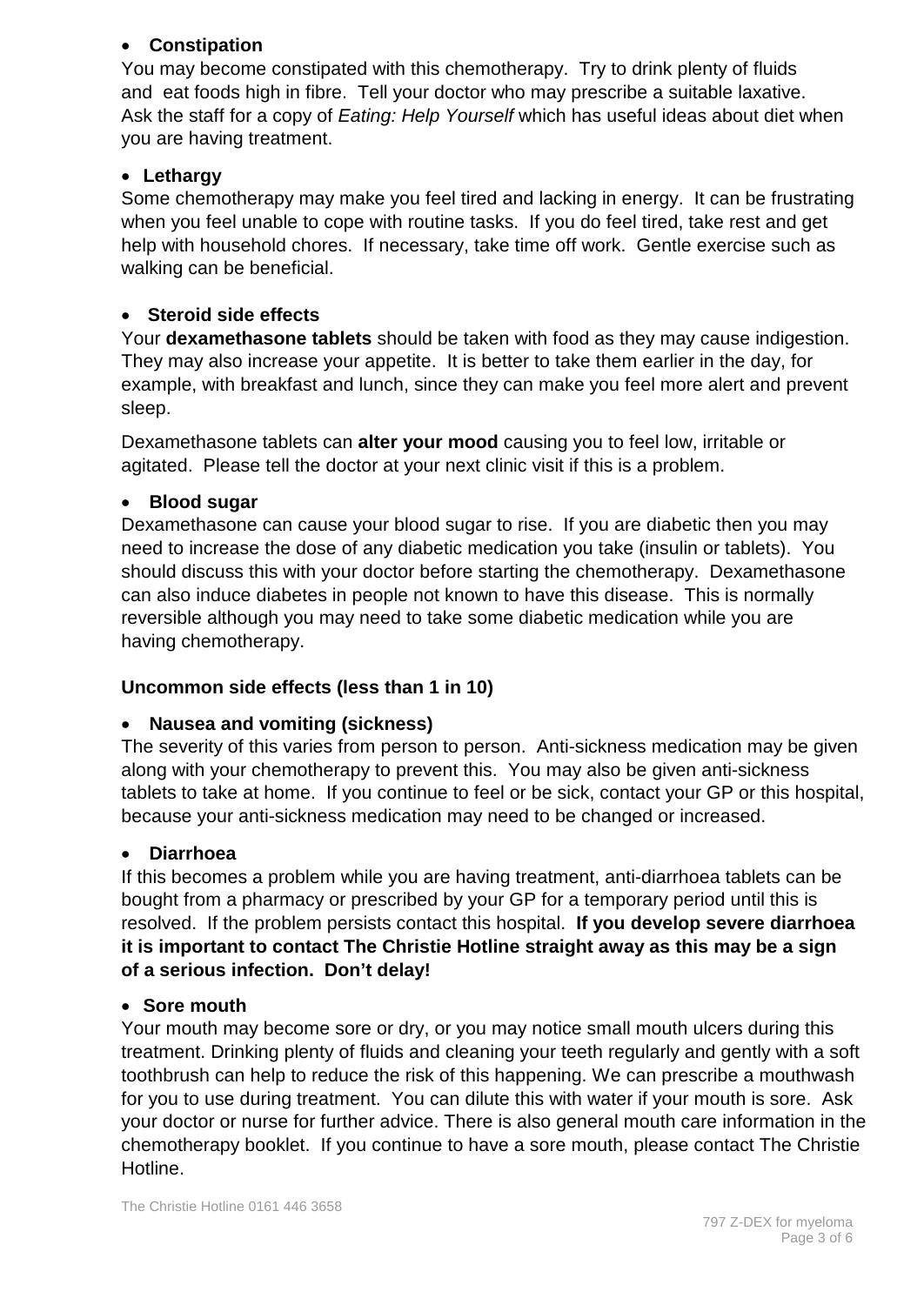#### • **Blood clots/thrombosis**

There is a slightly increased risk of developing blood clots with this chemotherapy. You are likely to be prescribed an anti-clotting agent such as aspirin or a heparin injection to help prevent blood clots forming. Please report immediately to us if you develop a red and swollen leg or sudden onset of shortness of breath.

#### • **Liver and heart problems**

Occasionally the treatment may affect the way your liver and heart function, but these usually returns to normal once your treatment is completed. Your doctor will monitor your liver and heart using blood tests and ECGs and advise you if there are any problems.

#### **Rare side effects (less than 1 in 100)**

#### • **Hair thinning**

It is uncommon to lose hair with this treatment although it may thin a little. It is advisable to avoid perms, colours, use of hot brushes and vigorous, frequent washing that could increase hair loss. Please remember that this is a temporary side effect and your hair will grow back when your treatment is completed. If you would like an appointment with the wig service, this can be arranged for you. Ask the staff for a copy of 'The Wig Fitting Service.'

#### • **Skin colouring**

Sometimes as a result of the chemotherapy, your skin may appear darker in colour or lightly tanned, especially around the joints. This is known as hyperpigmentation. The skin will return to normal when the treatment is finished. Asian and African-Caribbean people may develop noticeable light patches on their skin.

## **Serious and potentially life threatening side effects**

In a small proportion of patients chemotherapy can result in very severe side effects which may rarely result in death. The team caring for you will discuss the risk of these side effects with you.

# **Sex, contraception & fertility**

**Protecting your partner and contraception:** We recommend that you or your partner use a condom during sexual intercourse while you are having the course of chemotherapy. Chemotherapy is dangerous to unborn babies and this will also protect you and your partner from any chemotherapy drugs that may be present in semen and in the vagina. If you suspect that you may be pregnant please tell your doctor immediately.

**Fertility:** This chemotherapy may affect your ability to have children. Your doctor or nurse should have discussed this with you. If not, please ask them before you start treatment.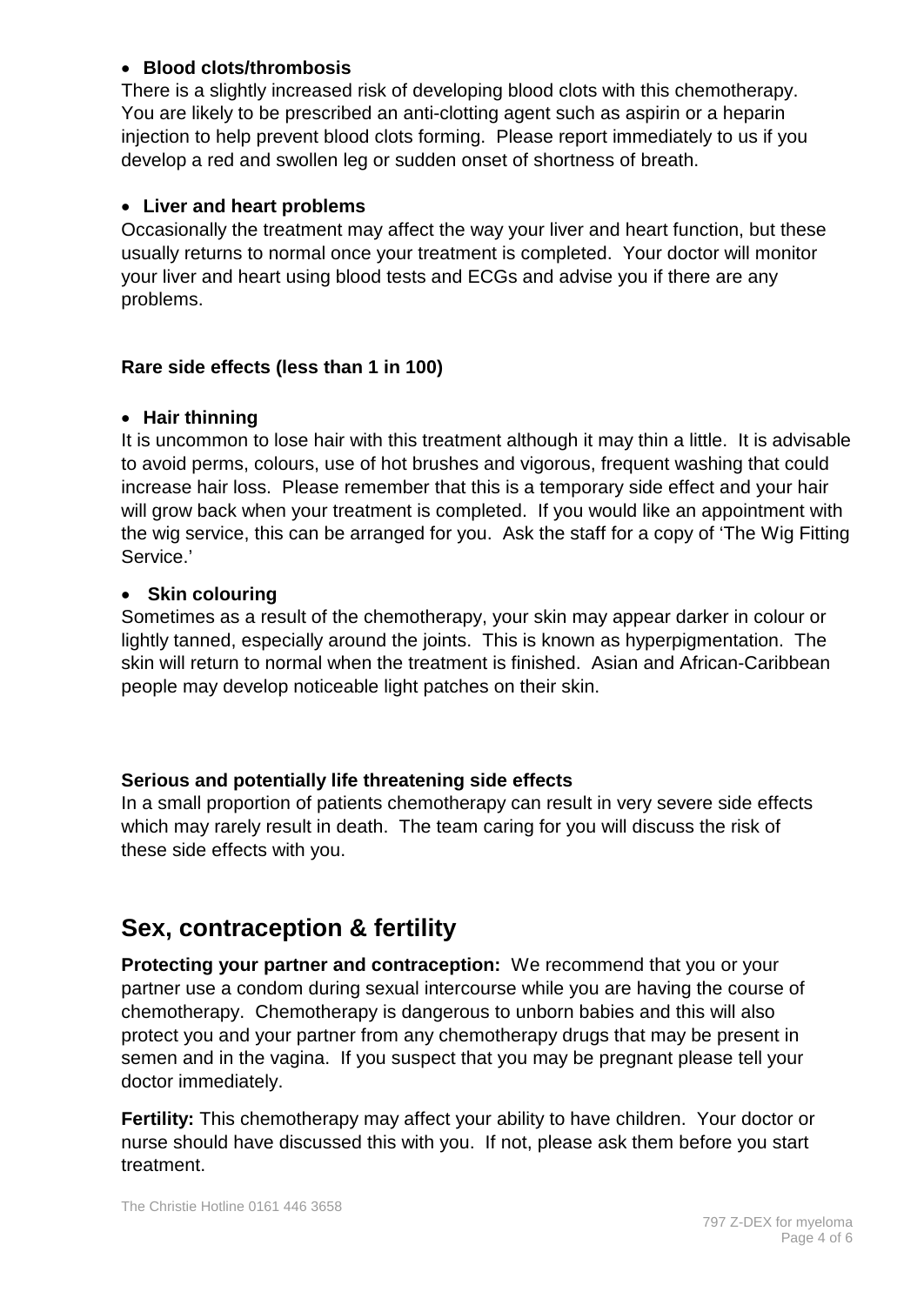# **Late side effects**

Some side effects may become evident only after a number of years. In reaching any decision with you about treatment, the potential benefit you receive from treatment will be weighed against the risks of serious long term side effects to the heart, lungs, kidneys and bone marrow. With some drugs there is also a small but definite risk of developing another cancer. If any of these problems specifically applies to you, the doctor will discuss these with you and note this on your consent form.

## • **Tingling and numbness in the fingers or toes**

On rare occasions this may be permanent.

## **Contacts**

If you have any general questions or concerns about your treatment, please contact the myeloma nurse specialist or the Haematology and Transplant Unit.

- Myeloma nurse specialist 0161 446 8167
- Haematology and Transplant Unit 0161 446 3925
- General enquiries 0161 446 3000

For urgent advice ring The Christie Hotline on 0161 446 3658 (24 hours)

Your consultant is: .....................................................................

Your hospital number is: ...........................................................

Your key worker is: ....................................................................



**The Christie Patient Information Service July 2014 CHR/CT/797/01.02.11 Version 3 Review date: July 2017** Details of the sources used are available, please contact [Patient.Information@christie.nhs.uk](mailto:Patient.Information@christie.nhs.uk)